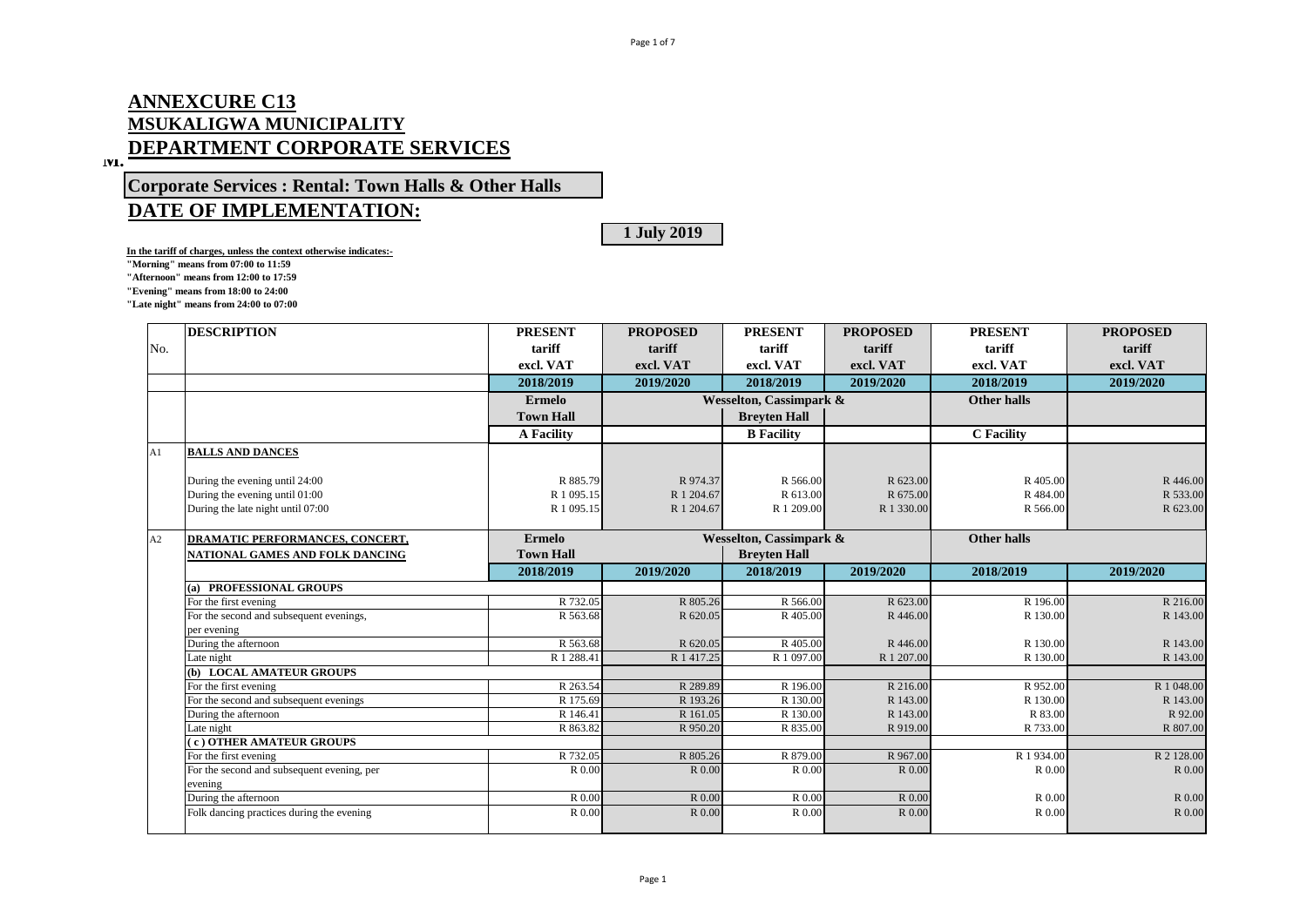| A <sub>3</sub> | WEDDING AND OTHER RECEPTIONS, BIRTHDAY                                             | <b>Ermelo</b>                           |                      | Wesselton, Cassimpark &            |                      | <b>Other halls</b>   |                      |  |
|----------------|------------------------------------------------------------------------------------|-----------------------------------------|----------------------|------------------------------------|----------------------|----------------------|----------------------|--|
|                | PARTIES AND OTHER FAMILY OR HOUSEHOLD                                              | <b>Brevten Hall</b><br><b>Town Hall</b> |                      |                                    |                      |                      |                      |  |
|                | <b>ASSEMBLIES</b>                                                                  | 2018/2019                               | 2019/2020            | 2018/2019                          | 2019/2020            | 2018/2019            | 2019/2020            |  |
|                | During the morning or afternoon                                                    | R 840.00                                | R 924.00             | R 646.00                           | R 711.00             | R 484.00             | R 533.00             |  |
|                | During the evening until 24:00                                                     | R 967.00                                | R 1 064.00           | R 743.00                           | R 818.00             | R 613.00             | R 675.00             |  |
|                | During the afternoon and evening until 24:00                                       | R 1 648.00                              | R 1 813.00           | R 1 237.00                         | R 1 361.00           | R 566.00             | R 623.00             |  |
|                | During the evening until 01:00                                                     | R 1 495.00                              | R 1 645.00           | R 1 085.00                         | R 1 194.00           | R 543.00             | R 598.00             |  |
|                | During the afternoon and evening until 01:00                                       | R 2 367.00                              | R 2 604.00           | R 1 349.00                         | R 1 484.00           | R 953.00             | R 1 049.00           |  |
|                | During the late night period                                                       | R 1 648.00                              | R 1 813.00           | R 1 085.00                         | R 1 194.00           | R 543.00             | R 598.00             |  |
| A <sub>4</sub> | <b>BANQUESTS AND LUNCHEONS</b>                                                     | <b>Ermelo</b>                           |                      | <b>Wesselton, Cassimpark &amp;</b> |                      | Other halls          |                      |  |
|                |                                                                                    | <b>Town Hall</b>                        |                      | <b>Breyten Hall</b>                |                      |                      |                      |  |
|                |                                                                                    | 2018/2019                               | 2019/2020            | 2018/2019                          | 2019/2020            | 2018/2019            | 2019/2020            |  |
|                | During the afternoon                                                               | R 840.00                                | R 924.00             | R 646.00                           | R 711.00             | R 484.00             | R 533.00             |  |
|                | During the evening                                                                 | R 2417.00                               | R 2 659.00           | R 1 693.00                         | R 1 863.00           | R 1 085.00           | R 1 194.00           |  |
|                | During late night                                                                  | R 2 653.00                              | R 2 919.00           | R 1 920.00                         | R 2 112.00           | R 1 349.00           | R 1 484.00           |  |
| A <sub>5</sub> | <b>BAZAARS</b>                                                                     | <b>Ermelo</b>                           |                      | Wesselton, Cassimpark &            |                      | <b>Other halls</b>   |                      |  |
|                |                                                                                    | <b>Town Hall</b>                        |                      | <b>Brevten Hall</b>                |                      |                      |                      |  |
|                |                                                                                    | 2018/2019                               | 2019/2020            | 2018/2019                          | 2019/2020            | 2018/2019            | 2019/2020            |  |
|                | During the morning or afternoon                                                    | R 743.00                                | R 818.00             | R 646.00                           | R 711.00             | R 484.00             | R 533.00             |  |
|                | During the morning and afternoon                                                   | R 967.00                                | R 1 064.00           | R 743.00                           | R 818.00             | R 613.00             | R 675.00             |  |
|                | During the evening                                                                 | R 840.00                                | R 924.00             | R 775.00                           | R 853.00             | R 613.00             | R 675.00             |  |
|                | During the afternoon and evening                                                   | R 976.00                                | R 1 074.00           | R 840.00                           | R 924.00             | R 726.00             | R 799.00             |  |
|                | During the morning, afternoon and evening                                          | R 1 188.00                              | R 1 307.00           | R 872.00                           | R 960.00             | R 711.00             | R 783.00             |  |
| A <sub>6</sub> | <b>SHOWS, EXHIBITIONS, FLOWER SHOWS AND</b>                                        | <b>Ermelo</b>                           |                      | Wesselton, Cassimpark &            |                      | <b>Other halls</b>   |                      |  |
|                | <b>MANNEOUIN PARADE</b>                                                            | <b>Town Hall</b><br><b>Brevten Hall</b> |                      |                                    |                      |                      |                      |  |
|                |                                                                                    | 2018/2019                               | 2019/2020            | 2018/2019                          | 2019/2020            | 2018/2019            | 2019/2020            |  |
|                | During the morning or afternoon                                                    | R 646.00                                | R 711.00             | R 1 290.00                         | R 1 419.00           | R 646.00             | R 711.00             |  |
|                | During the morning and afternoon                                                   | R 904.00                                | R 995.00             | R 872.00                           | R 960.00             | R 743.00             | R 818.00             |  |
|                | During the evening                                                                 | R 904.00                                | R 995.00             | R 872.00                           | R 960.00             | R 872.00             | R 960.00             |  |
|                | During the afternoon and evening                                                   | R 1 001.00                              | R 1 102.00           | R 952.00                           | R 1 048.00           | R 952.00             | R 1 048.00           |  |
|                | During the morning, afternoon and evening                                          | R 1 148.00                              | R 1 263.00           | R 1 049.00                         | R 1 154.00           | R 1 049.00           | R 1 154.00           |  |
|                | For continuous period of 24 hours and longer,<br>for each 24 hours or part thereof | R 2 191.00                              | R 2 411.00           | R 1 758.00                         | R 1934.00            | R 1 113.00           | R 1 225.00           |  |
| A7             | <b>SCHOOL CONCERTS, PRIZE-GIVINGS AND</b>                                          | <b>Ermelo</b>                           |                      | Wesselton, Cassimpark &            |                      | Other halls          |                      |  |
|                |                                                                                    | <b>Town Hall</b>                        |                      |                                    |                      |                      |                      |  |
|                | <b>EISTEDDFODS</b>                                                                 | 2018/2019                               | 2019/2020            | <b>Breyten Hall</b><br>2018/2019   | 2019/2020            | 2018/2019            | 2019/2020            |  |
|                |                                                                                    |                                         |                      |                                    |                      |                      |                      |  |
|                | During the morning or afternoon<br>During the morning and afternoon                | R 291.00<br>R 543.00                    | R 321.00<br>R 598.00 | R 196.00<br>R 291.00               | R 216.00<br>R 321.00 | R 130.00<br>R 196.00 | R 143.00<br>R 216.00 |  |
|                | During the evening                                                                 | R 835.00                                | R 919.00             | R 566.00                           | R 623.00             | R 405.00             | R 446.00             |  |
|                | During the afternoon and evening                                                   | R 1 129.00                              | R 1 242.00           | R 743.00                           | R 818.00             | R 517.00             | R 569.00             |  |
|                | During the morning, afternoon and evening                                          | R 1 325.00                              | R 1 458.00           | R 840.00                           | R 924.00             | R 630.00             | R 693.00             |  |
|                | Late night                                                                         | R 2 197.00                              | R 2 417.00           | R 1 627.00                         | R 1790.00            | R 1 085.00           | R 1 194.00           |  |
|                |                                                                                    |                                         |                      |                                    |                      |                      |                      |  |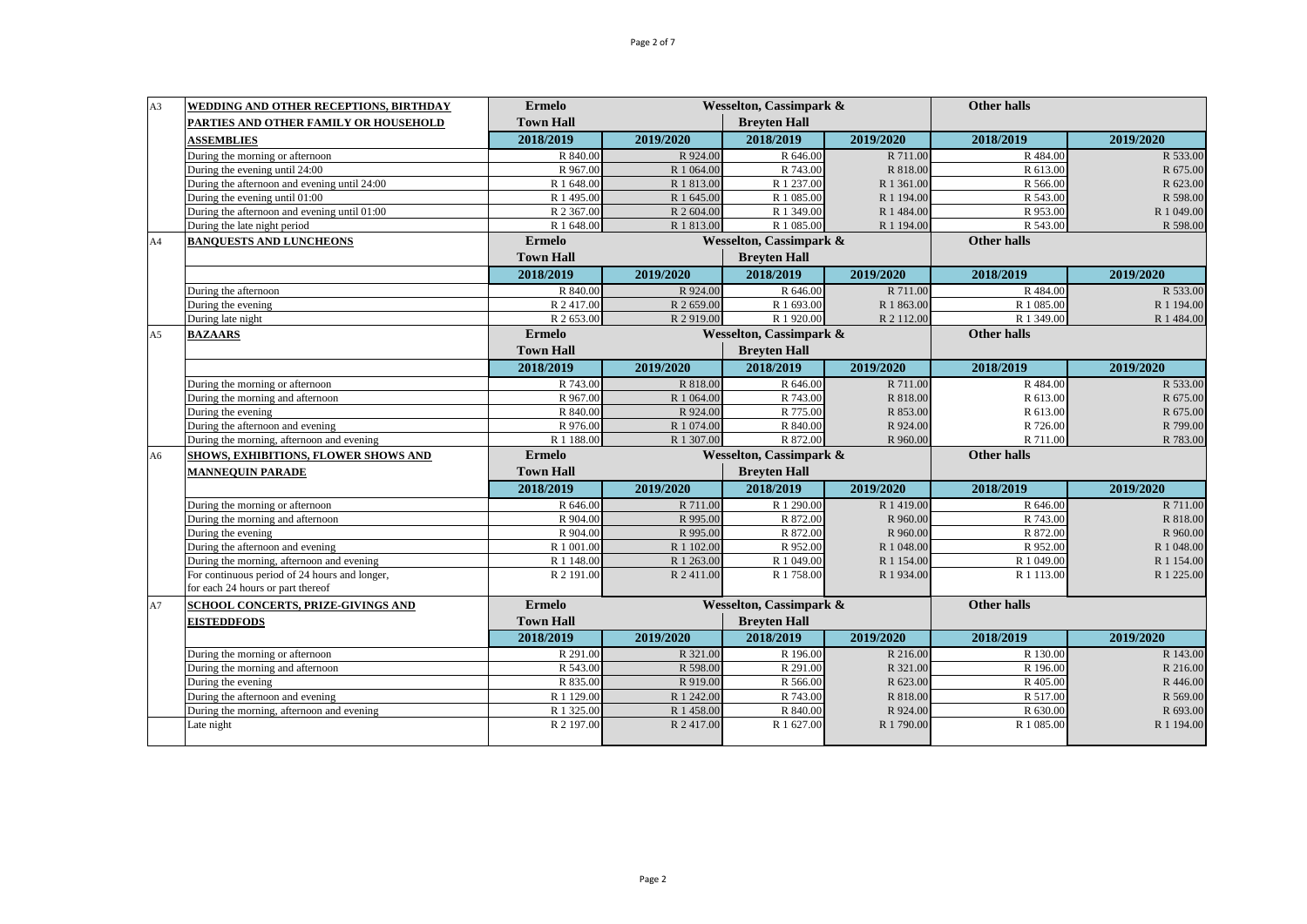|    | <b>CHURCH SERVICES AND SACRED CONCERTS</b> | Ermelo                            |            | Wesselton, Cassimpark & |            | <b>Other halls</b> |           |
|----|--------------------------------------------|-----------------------------------|------------|-------------------------|------------|--------------------|-----------|
| A8 |                                            | <b>Town Hall</b>                  |            | <b>Brevten Hall</b>     |            |                    |           |
|    |                                            | 2018/2019                         | 2019/2020  | 2018/2019               | 2019/2020  | 2018/2019          | 2019/2020 |
|    | During the morning or afternoon            | R 646.00                          | R 711.00   | R484.00                 | R 533.00   | R 405.00           | R 446.00  |
|    | During the evening                         | R 967.00                          | R 1 064.00 | R 646.00                | R 711.00   | R484.00            | R 533.00  |
|    | Late night                                 | R 1 630.00                        | R 1 793.00 | R 1 209.00              | R 1 330.00 | R 807.00           | R 888.00  |
|    |                                            | Wesselton, Cassimpark &<br>Ermelo |            | <b>Other halls</b>      |            |                    |           |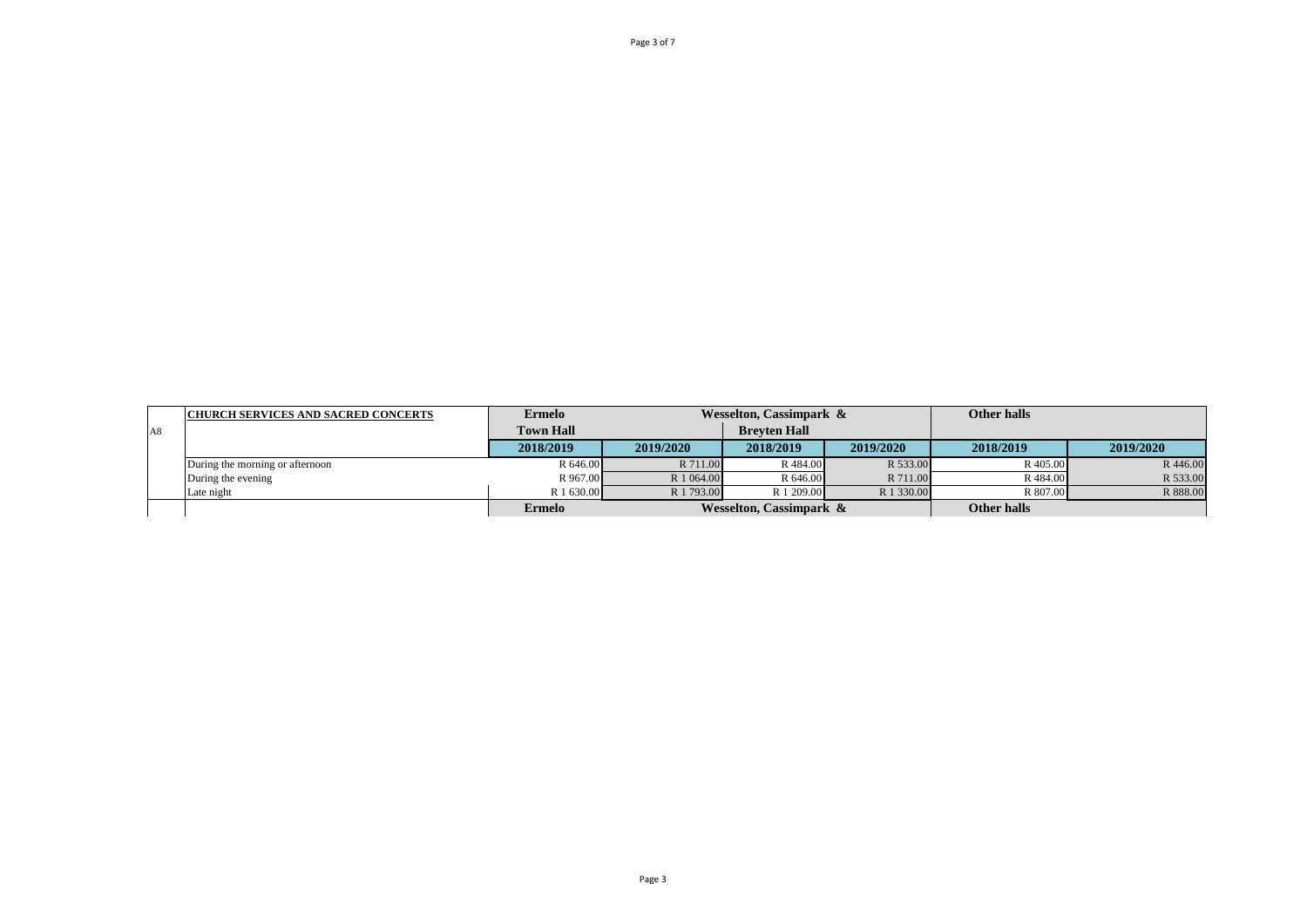|     | CONFERENCES, CONGRESSES AND SYMPOSIA      | <b>Town Hall</b> |            | <b>Brevten Hall</b>     |            |                    |           |
|-----|-------------------------------------------|------------------|------------|-------------------------|------------|--------------------|-----------|
| A9  |                                           | 2018/2019        | 2019/2020  | 2018/2019               | 2019/2020  | 2018/2019          | 2019/2020 |
|     | During the morning or afternoon           | R 630.00         | R 693.00   | R 566.00                | R 623.00   | R 196.00           | R 216.00  |
|     | During the morning and afternoon          | R 791.00         | R 871.00   | R 206.00                | R 227.00   | R 132.00           | R 146.00  |
|     | During the evening                        | R 791.00         | R 871.00   | R 167.00                | R 184.00   | R 104.00           | R 115.00  |
|     | During the afternoon and evening          | R 1 017.00       | R 1 119.00 | R 317.00                | R 349.00   | R 167.00           | R 184.00  |
|     | During the morning, afternoon and evening | R 1 265.00       | R 1 392.00 | R 511.00                | R 563.00   | R 327.00           | R 360.00  |
|     | During late night                         | R 2 197.00       | R 2 417.00 | R 1 231.00              | R 1 355.00 | R 821.00           | R 904.00  |
|     | PARTY-POLITICAL MEETINGS                  | <b>Ermelo</b>    |            | Wesselton, Cassimpark & |            | <b>Other halls</b> |           |
| A10 |                                           | <b>Town Hall</b> |            | <b>Breyten Hall</b>     |            |                    |           |
|     |                                           | 2018/2019        | 2019/2020  | 2018/2019               | 2019/2020  | 2018/2019          | 2019/2020 |
|     | During the morning or afternoon           | R 630.00         | R 693.00   | R 405.00                | R 446.00   | R 196.00           | R 216.00  |
|     | During the evening                        | R 704.00         | R 775.00   | R 517.00                | R 569.00   | R 324.00           | R 357.00  |
|     | During late night                         | R 2 007.00       | R 2 208.00 | R 678.00                | R 746.00   | R 646.00           | R 711.00  |
|     | <b>BIOSCOPE AND FILM SHOWS</b>            | <b>Ermelo</b>    |            | Wesselton, Cassimpark & |            | <b>Other halls</b> |           |
| A11 |                                           | <b>Town Hall</b> |            | <b>Brevten Hall</b>     |            |                    |           |
|     |                                           | 2018/2019        | 2019/2020  | 2018/2019               | 2019/2020  | 2018/2019          | 2019/2020 |
|     | During the morning or afternoon           | R 566.00         | R 623.00   | R 405.00                | R 446.00   | R 294.00           | R 324.00  |
|     | During the morning and afternoon          | R 678.00         | R 746.00   | R 517.00                | R 569.00   | R 405.00           | R 446.00  |
|     | During the evening                        | R 840.00         | R 924.00   | R 678.00                | R 746.00   | R 566.00           | R 623.00  |
|     | <b>CHRISTMAS TREE FUNCTIONS</b>           | Ermelo           |            | Wesselton, Cassimpark & |            | <b>Other halls</b> |           |
| A12 |                                           | <b>Town Hall</b> |            | <b>Brevten Hall</b>     |            |                    |           |
|     |                                           | 2018/2019        | 2019/2020  | 2018/2019               | 2019/2020  | 2018/2019          | 2019/2020 |
|     | During the morning or afternoon           | R 675.00         | R 743.00   | R 349.00                | R 384.00   | R 543.00           | R 598.00  |
|     | During the evening                        | R 807.00         | R 888.00   | R421.00                 | R 464.00   | R 675.00           | R 743.00  |
|     | <b>BOXING AND WRESTLING TOURNAMENTS</b>   | <b>Ermelo</b>    |            | Wesselton, Cassimpark & |            | <b>Other halls</b> |           |
| A13 |                                           | <b>Town Hall</b> |            | <b>Brevten Hall</b>     |            |                    |           |
|     |                                           | 2018/2019        | 2019/2020  | 2018/2019               | 2019/2020  | 2018/2019          | 2019/2020 |
|     | <b>PROFESSIONAL GROUPS</b>                |                  |            |                         |            |                    |           |

Page 4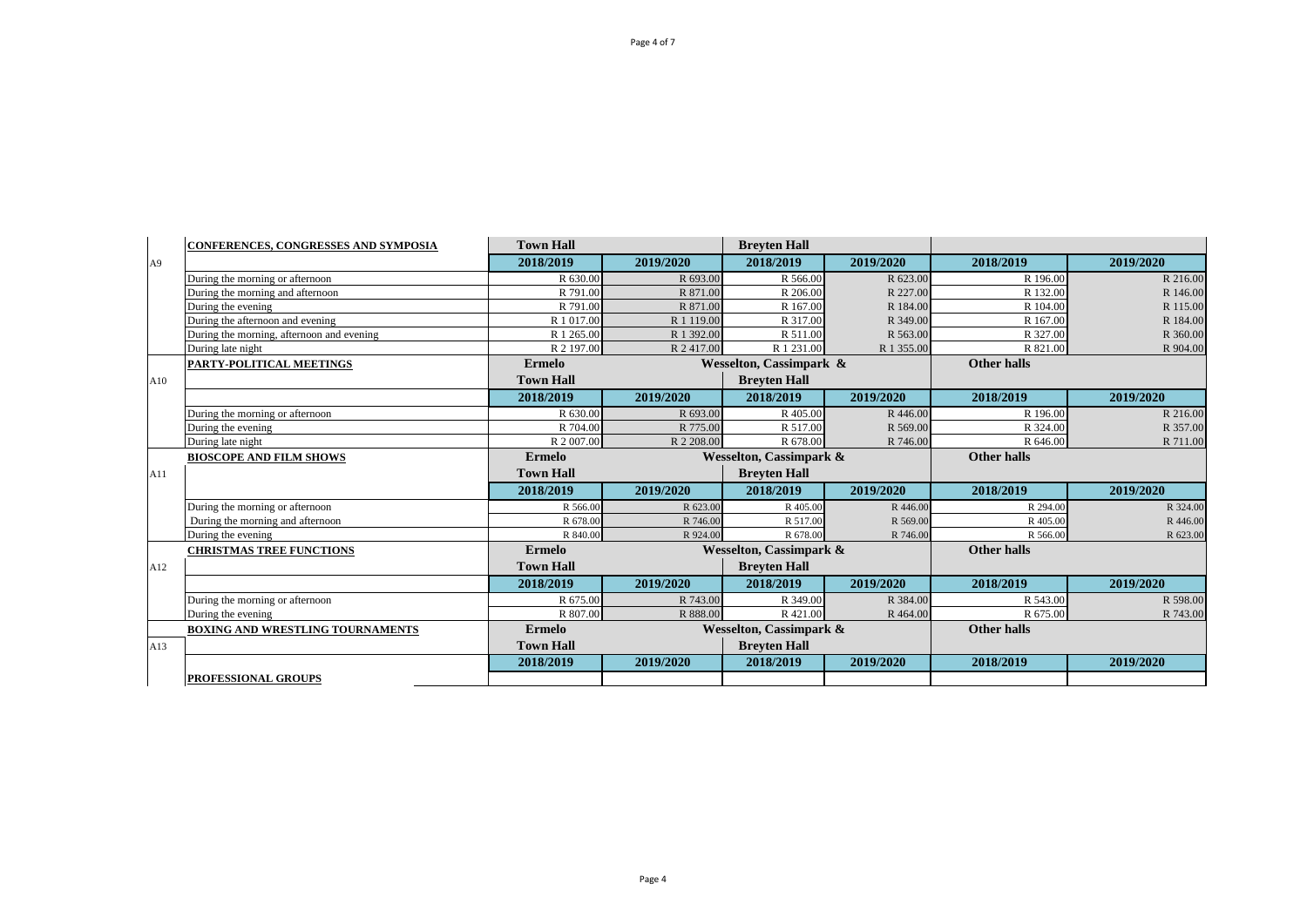| A14 | During the afternoon                                                                      | R 791.00               | R 871.00               | R 704.00                           | R 775.00              | R 1 548.00             | R 1 703.00            |
|-----|-------------------------------------------------------------------------------------------|------------------------|------------------------|------------------------------------|-----------------------|------------------------|-----------------------|
|     | During the evening                                                                        | R 835.00               | R 919.00               | R 704.00                           | R 775.00              | R 1 548.00             | R 1 703.00            |
|     |                                                                                           | R 1 129.00             | R 1 242.00             | R 807.00                           |                       | R 704.00               |                       |
|     | During the afternoon and evening                                                          |                        |                        |                                    | R 888.00              |                        | R 775.00              |
|     | <b>AMATEUR GROUPS</b>                                                                     | <b>Ermelo</b>          |                        | <b>Wesselton, Cassimpark &amp;</b> |                       | <b>Other halls</b>     |                       |
| A15 |                                                                                           | <b>Town Hall</b>       |                        | <b>Brevten Hall</b>                |                       |                        |                       |
|     |                                                                                           | 2018/2019              | 2019/2020              | 2018/2019                          | 2019/2020             | 2018/2019              | 2019/2020             |
|     | During the afternoon                                                                      | R 360.00               | R 396.00               | R 327.00                           | R 360.00              | R 250.00               | R 275.00              |
|     | During the evening                                                                        | R 396.00               | R 436.00               | R 334.00                           | R 368.00              | R 279.00               | R 307.00              |
|     | During the afternoon and evening                                                          | R 660.00               | R 726.00               | R 396.00                           | R 436.00              | R 338.00               | R 372.00              |
|     | FUNCTIONS AND OTHER ENTERTAINMENTS                                                        | <b>Ermelo</b>          |                        | Wesselton, Cassimpark &            |                       | Other halls            |                       |
| A16 | <b>NOT SPECIFIED ELSEWHERE</b>                                                            | <b>Town Hall</b>       |                        | <b>Brevten Hall</b>                |                       |                        |                       |
|     |                                                                                           | 2018/2019              | 2019/2020              | 2018/2019                          | 2019/2020             | 2018/2019              | 2019/2020             |
|     | During the morning or afternoon                                                           | R 396.00               | R436.00                | R 262.00                           | R 289.00              | R 214.00               | R 236.00              |
|     | During the morning and afternoon                                                          | R 1 085.00             | R 1 194.00             | R 543.00                           | R 598.00              | R 354.00               | R 390.00              |
|     | During the evening                                                                        | R 874.00               | R 962.00               | R 456.00                           | R 502.00              | R 440.00               | R 484.00              |
|     | During the afternoon and evening                                                          | R 1 246.00             | R 1 371.00             | R 953.00                           | R 1 049.00            | R 500.00               | R 550.00              |
|     | During the morning, afternoon and evening                                                 | R 1 627.00             | R 1790.00              | R 1 246.00                         | R 1 371.00            | R 566.00               | R 623.00              |
|     | During the late night                                                                     | R 2 197.00             | R 2 417.00             | R 1 627.00                         | R 1 790.00            | R 1 085.00             | R 1 194.00            |
|     | <b>REHEARSALS</b>                                                                         |                        |                        |                                    |                       |                        |                       |
| A17 |                                                                                           | Ermelo                 |                        | Wesselton, Cassimpark &            |                       | <b>Other halls</b>     |                       |
|     |                                                                                           |                        |                        |                                    |                       |                        |                       |
|     | DURING THE MORNING OR AFTERNOON                                                           | <b>Town Hall</b>       |                        | <b>Breyten Hall</b>                |                       |                        |                       |
|     |                                                                                           | 2018/2019              | 2019/2020              | 2018/2019                          | 2019/2020             | 2018/2019              | 2019/2020             |
|     | Professional                                                                              | R 354.00               | R 390.00               | R 278.18                           | R 306.00              | R 130.00               | R 143.00              |
|     | Amateur                                                                                   | R 273.00               | R 301.00               | R 219.62                           | R 241.58              | R 90.00                | R 99.00               |
|     | Educational, religious or charitable Institutions                                         | R 273.00               | R 301.00               | R 131.77                           | R 144.95              | R 90.00                | R 99.00               |
|     | <b>DURING THE EVENINGS</b>                                                                |                        |                        |                                    |                       |                        |                       |
|     |                                                                                           | 2018/2019              | 2019/2020              | 2018/2019                          | 2019/2020             | 2018/2019              | 2019/2020             |
|     | Professional                                                                              | R 675.00               | R 743.00               | R 534.09                           | R 587.50              | R 279.00               | R 307.00              |
|     | Amateur                                                                                   | R 273.00               | R 301.00               | R 219.62                           | R 241.58              | R 132.00               | R 146.00              |
|     | Educational, religious or charitable Institutions                                         | R 245.00               | R 270.00               | R 248.90                           | R 273.79              | R 132.00               | R 146.00              |
| A18 | <b>ENTRANCE HALL: CIVIC CENTRE</b>                                                        |                        |                        |                                    |                       |                        |                       |
|     | <b>GENERAL PURPOSES</b>                                                                   |                        |                        |                                    | 2018/2019             |                        | 2019/2020             |
|     | During the morning or afternoon                                                           |                        |                        |                                    | R 250.00              |                        | R 275.00              |
|     | During the morning and afternoon                                                          |                        |                        |                                    | R 514.00              |                        | R 566.00              |
|     | During the evening                                                                        |                        |                        |                                    | R 624.00              |                        | R 687.00              |
|     | During the afternoon and evening                                                          |                        |                        |                                    | R 939.00              |                        | R 1 033.00            |
|     | During the morning, afternoon and evening                                                 |                        |                        |                                    | R 1 143.00            |                        | R 1 258.00            |
|     |                                                                                           |                        |                        |                                    |                       |                        | R 1 645.00            |
|     | For a continuous period of at least 24hours and longer, for each 24 hours or part thereof |                        |                        |                                    | R 1 495.00            |                        |                       |
|     |                                                                                           | <b>Ermelo</b>          |                        |                                    |                       | <b>Other halls</b>     |                       |
| B   | HIRE OF FURNITURE AND EQUIPMENT<br>A REPAYABLE DEPOSIT IF THERE IS NO DAMAGE              | <b>Town Hall</b>       |                        | <b>Wesselton, Cassimpark &amp;</b> |                       |                        |                       |
|     |                                                                                           |                        | 2019/2020              | <b>Breyten Hall</b>                | 2019/2020             |                        |                       |
|     | When furniture and equipment are hired to                                                 | 2018/2019              |                        | 2018/2019                          |                       | 2018/2019              | 2019/2020             |
|     | any organization, the following tariff will                                               |                        |                        |                                    |                       |                        |                       |
|     | be charged; (These tariff exclude                                                         |                        |                        |                                    |                       |                        |                       |
|     | transportation)                                                                           |                        |                        |                                    |                       |                        |                       |
|     | Tables, per table                                                                         | R 250.00<br>R 127.00   | R 275.00<br>R 140.00   | R 250.00<br>R 127.00               | R 275.00<br>R 140.00  | R 250.00<br>R 127.00   | R 275.00<br>R 140.00  |
|     | Chairs, per chair                                                                         |                        |                        |                                    |                       |                        |                       |
|     | Bain-Marie per unit<br>Vilt per length per occasion                                       | R 1 239.00<br>R 382.00 | R 1 363.00<br>R 421.00 | R 1 239.00<br>R 382.00             | R 1 363.00<br>R421.00 | R 1 239.00<br>R 382.00 | R 1 363.00<br>R421.00 |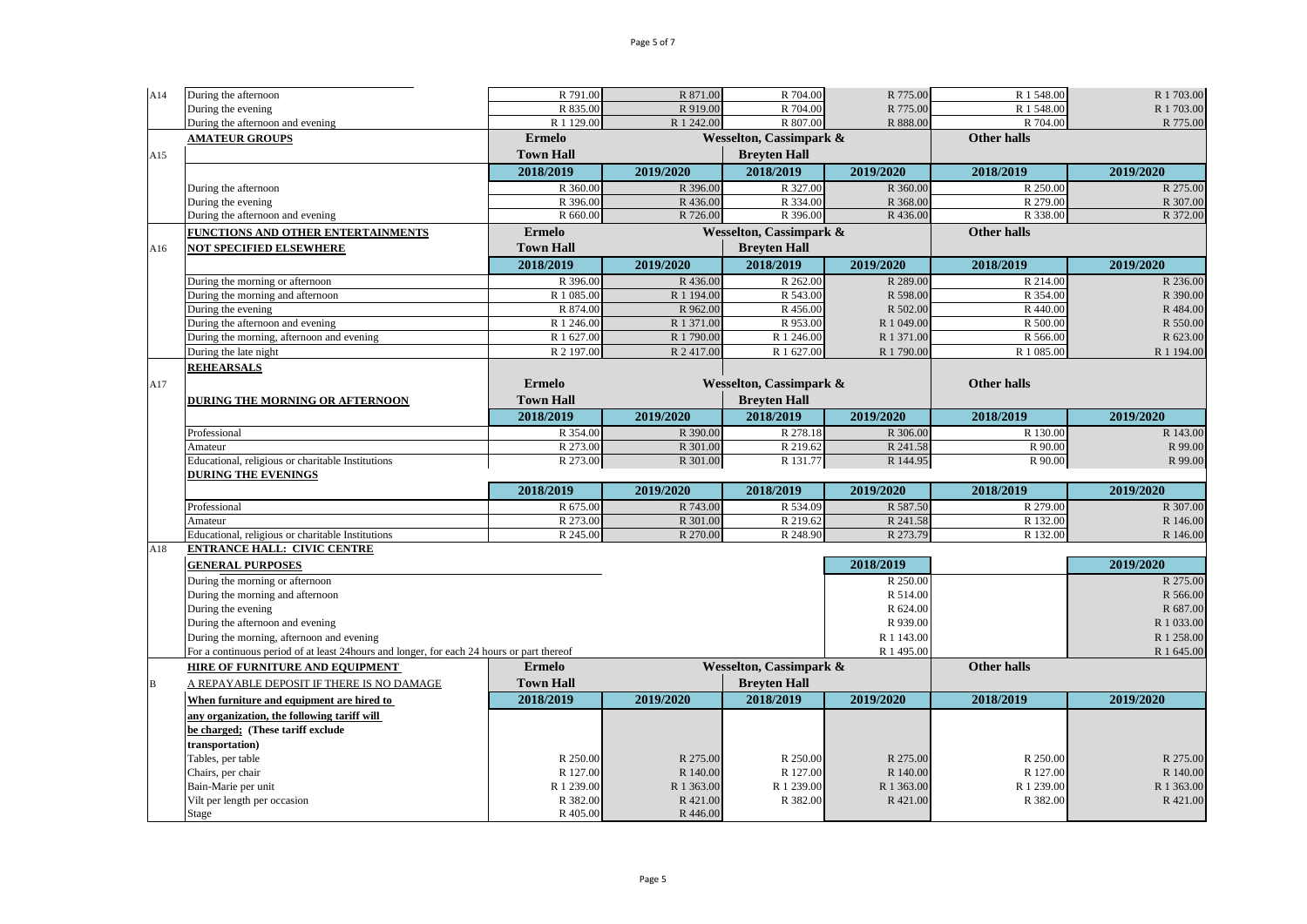|                | <b>BAR RIGHTS (ONLY WHEN ALCOHOLIC</b>                        | <b>Ermelo</b>    |            | Wesselton, Cassimpark &            |            | <b>Other halls</b> |           |
|----------------|---------------------------------------------------------------|------------------|------------|------------------------------------|------------|--------------------|-----------|
| C1             | <b>LIQUOR IS SOLD)</b>                                        | <b>Town Hall</b> |            | <b>Brevten hall</b>                |            |                    |           |
|                |                                                               | 2018/2019        | 2019/2020  | 2018/2019                          | 2019/2020  | 2018/2019          | 2019/2020 |
|                | During the duration of any function                           | R 997.00         | R 1 097.00 | R 624.00                           | R 687.00   | R 614.92           | R 676.41  |
|                | <b>BAR RIGHTS (ONLY WHEN NO ALCOHOLIC</b>                     |                  |            |                                    |            |                    |           |
| C <sub>2</sub> | <b>LIQUOR IS SOLD)</b>                                        |                  |            |                                    |            |                    |           |
|                | During the duration of any function                           | R 382.00         | R 421.00   | R 249.00                           | R 273.90   | R 83.00            | R 92.00   |
|                | PREPARATION OF HALLS                                          | <b>Ermelo</b>    |            | Wesselton, Cassimpark &            |            | <b>Other halls</b> |           |
| D              |                                                               | <b>Town Hall</b> |            | <b>Breyten hall</b>                |            |                    |           |
|                | DURING THE MORNING AND                                        | 2018/2019        | 2019/2020  | 2018/2019                          | 2019/2020  | 2018/2019          | 2019/2020 |
| D1             | <b>AFTERNOON</b>                                              |                  |            |                                    |            |                    |           |
|                | Balls, dances and professional groups,                        | R 250.00         | R 275.00   | R 248.90                           | R 273.79   | R 83.00            | R 92.00   |
|                | boxing and wrestling tournaments                              |                  |            |                                    |            |                    |           |
|                | Wedding and other receptions, birthday                        | R 250.00         | R 275.00   | R 204.97                           | R 225.47   | R 83.00            | R 92.00   |
|                | parties and other family or household assemblies,             |                  |            |                                    |            |                    |           |
|                | Christmas tree functions, banquets, luncheons,                |                  |            |                                    |            |                    |           |
|                | bazaars, shows, exhibitions, flower shows and                 |                  |            |                                    |            |                    |           |
|                | exhibitions, flower shows and mannequin parades               |                  |            |                                    |            |                    |           |
|                | Educational, religious or charitable institutions or purposes | R 250.00         | R 275.00   | R 204.97                           | R 225.47   | R 83.00            | R 92.00   |
|                | All other reservations not specified elsewhere                | R 324.00         | R 357.00   | R 248.90                           | R 273.79   | R 206.00           | R 227.00  |
|                | <b>DURING THE EVENING</b>                                     | <b>Ermelo</b>    |            | <b>Wesselton, Cassimpark &amp;</b> |            | <b>Other halls</b> |           |
| D2             |                                                               | <b>Town Hall</b> |            | <b>Breyten Hall</b>                |            |                    |           |
|                |                                                               | 2018/2019        | 2019/2020  | 2018/2019                          | 2019/2020  | 2018/2019          | 2019/2020 |
|                | Balls, dances and professional groups,                        | R 248.90         | R 273.79   | R 204.97                           | R 225.47   | R 83.00            | R 92.00   |
|                | boxing and wrestling tournaments                              |                  |            |                                    |            |                    |           |
|                | Educational, religious or charitable institutions             | R 250.00         | R 275.00   | R 127.00                           | R 140.00   | R 83.00            | R 92.00   |
|                | Any other reservation not specified elsewhere                 | R 250.00         | R 275.00   | R 127.00                           | R 140.00   | R 83.00            | R 92.00   |
|                |                                                               | <b>Ermelo</b>    |            | <b>Wesselton, Cassimpark &amp;</b> |            | <b>Other halls</b> |           |
|                |                                                               | <b>Town Hall</b> |            | <b>Brevten Hall</b>                |            |                    |           |
|                | <b>CLEANING OF HALLS ON SUNDAYS</b>                           | 2018/2019        | 2019/2020  | 2018/2019                          | 2019/2020  | 2018/2019          | 2019/2020 |
| E              | <b>AFTER FUNCTIONS</b>                                        |                  |            |                                    |            |                    |           |
|                | When the halls are cleaned on Sundays after                   | R 1 991.18       | R 2 190.30 | R 995.59                           | R 1 095.15 | R 512.44           | R 563.68  |
|                | functions, a deposit is payable with the knowledge            |                  |            |                                    |            |                    |           |
|                | that an amount of R75.00 per hour will be deducted            |                  |            |                                    |            |                    |           |
|                | from the deposit, to the maximum of the deposit               |                  |            |                                    |            |                    |           |
|                |                                                               |                  |            |                                    |            |                    |           |

|   | <b>HIRE OF KITCHEN</b>                                | Wesselton, Cassimpark &<br>Ermelo |            |                     | <b>Other halls</b> |           |           |
|---|-------------------------------------------------------|-----------------------------------|------------|---------------------|--------------------|-----------|-----------|
| F |                                                       | <b>Town Hall</b>                  |            | <b>Brevten Hall</b> |                    |           |           |
|   |                                                       | 2018/2019                         | 2019/2020  | 2018/2019           | 2019/2020          | 2018/2019 | 2019/2020 |
|   | If a portion of the kitchen is hired with<br>any Hall | R 717.41                          | R 789.15   | R497.79             | R 547.57           | R 248.90  | R 273.79  |
|   | If the kitchen as a whole is hired with<br>any Hall   | R 995.59                          | R 1 095.15 | R 746.69            | R 821.36           | R 512.44  | R 563.68  |